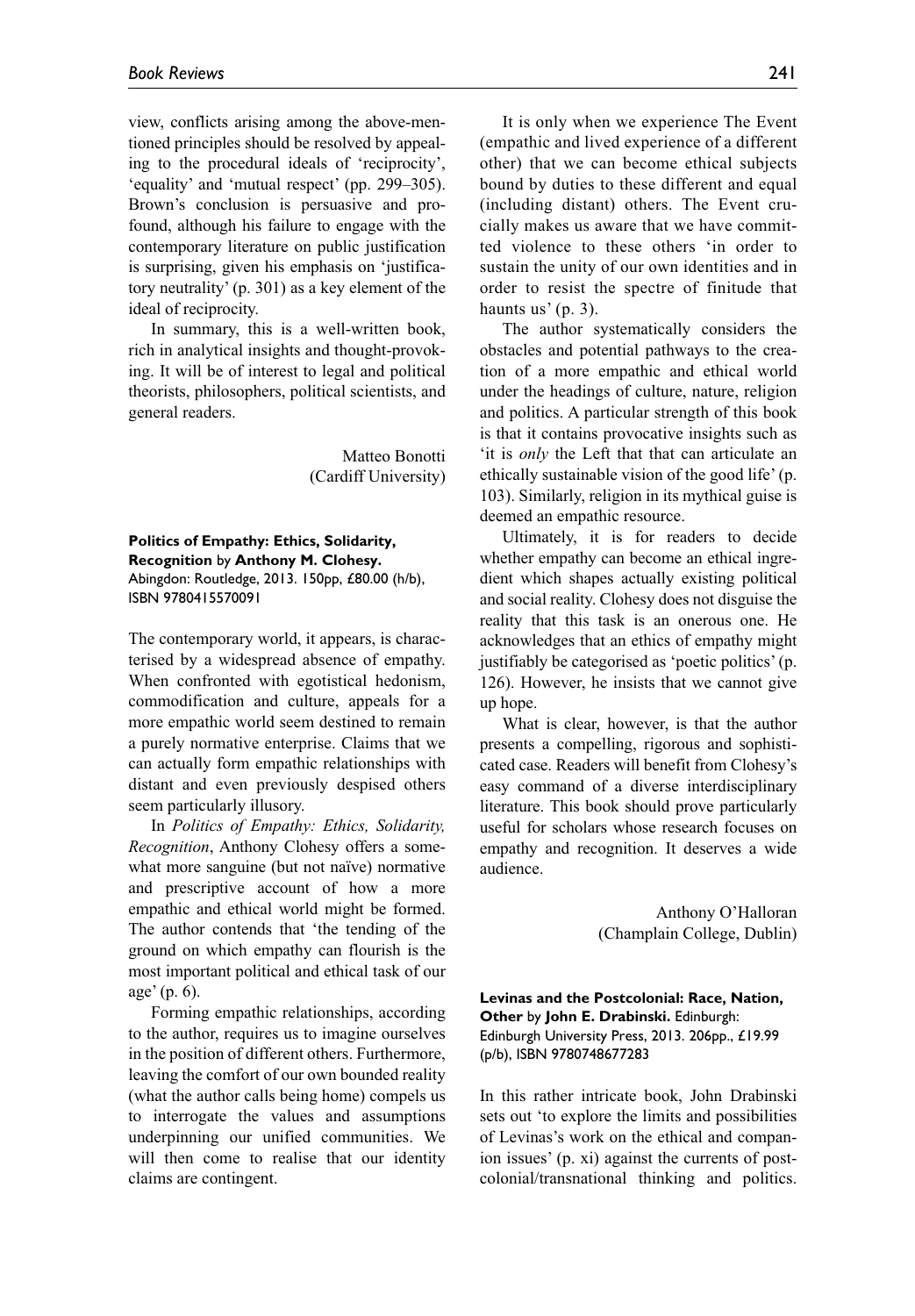For Drabinski, this task assumes significance in that it opens up Levinas' Eurocentric thought to the entangled history and identity with empire. The resulting move towards decolonising Levinas' thought entails addressing the problematic nature of his conception of the Other and the ethical which otherwise remains crucial in fracturing the totality and centrality of the knowing subject.

The central problem, according to Drabinski, is this: Levinas' conception is enmeshed in Eurocentric and transcendental moulds such that it forecloses meaningful engagement with 'the other Other' (p. xiii), that is, the empirical life-world (involving history, culture and politics) across postcolonial/transnational contexts. Drabinski therefore employs the method of '*A Levinasian thinking'* or 'thinking *with*, yet *beyond*, Levinas's texts', (p. 21) devised in chapter 1, and eruditely engages with paradigmatic cases of postcolonial/transnational politics in the subsequent chapters which are nicely schematised, with each signifying a successive progression in the reconfiguration of Levinas' work.

Gayatri Spivak's account of the subaltern further radicalises Levinas' critique of epistemology by conceiving the Other not as a relationally disruptive term but as a prior limit to the epistemic structuring of identity/sameness (chapter 2). The neglected question of how to think subjectivity after radical difference in Levinas is addressed by drawing upon Homi Bhabha's notion of hybridity that harps on generative mixing of identities and cultures borne out through the migratory movement across borders (chapter 3). In conjunction, Levinas' sense of fecundity after catastrophe is problematised through Edouard Glissant's rhizomatic reconstruction in the Caribbean context marked by discontinuity with the past on account of the historical experience of forced migration (chapter 4). And finally, the theoretical exploration of Glissant is given practical rendering in the form of the Zapatista movement in Mexico, which engages in grassroot political activism by way of cultivating an ethical relation with the Other, in the meantime demonstrating the inadequacy of Levinas' understanding of politics as necessarily antithetical to the ethical (chapter 5). In all these cases, the intersection between

Levinasian thinking and postcolonial/transnational politics and how they enrich one another is skilfully explored and underlined.

Across the chapters, Drabinski frequently plays on the shift in Levinas' work – between *Totality and Infinity* and *Otherwise Than Being* – depending on which one suits his own charted line of enquiry. This cannot but raise the issue of whether we can talk about 'Levinasian thinking' in unproblematic fashion. Nonetheless, the book provides a refreshing and inventive reading, especially for those interested in probing the ethical underpinning to the politics of postcolonial critique.

> Ngoru Nixon (Jawaharlal Nehru University)

**Capitalist Alternatives: Models, Taxonomies, Scenarios** by **Paul Dragos Aligica and Vlad Tarko.** Abingdon: Routledge, 2014. 228pp., £85.00 (h/b), ISBN 9781138789845

*Capitalist Alternatives* is an ambitious and thoroughgoing examination of the comparative study of capitalism. In their two-part study, the authors argue that researchers need to be modest in their pronouncements about what capitalism 'is', how it is manifest and where it is going. This modesty is necessary because, they show in Part I, many processes within capitalist economies are deceptively simple. Public choice analysis, for instance, demonstrates that at the microeconomic, structural and ideological level, all of the post-Cold War forms of economic management can be explained by various interplays between political and corporate interests. Yet, while compelling, this set of explanations is merely one of many plausible sets. As the authors show in Part II, interpretations of the economy necessarily rely upon 'implicit, and often hidden, taxonomical, theoretical and epistemic framework[s]' (p.114) which will inevitably prefigure the results of their applications to varying extents. Just as their own theory prioritises specific mechanisms and processes in order to uncover new analytical possibilities (such as the likelihood of even the most Schumpeterian economies drifting towards regulation), any conception of